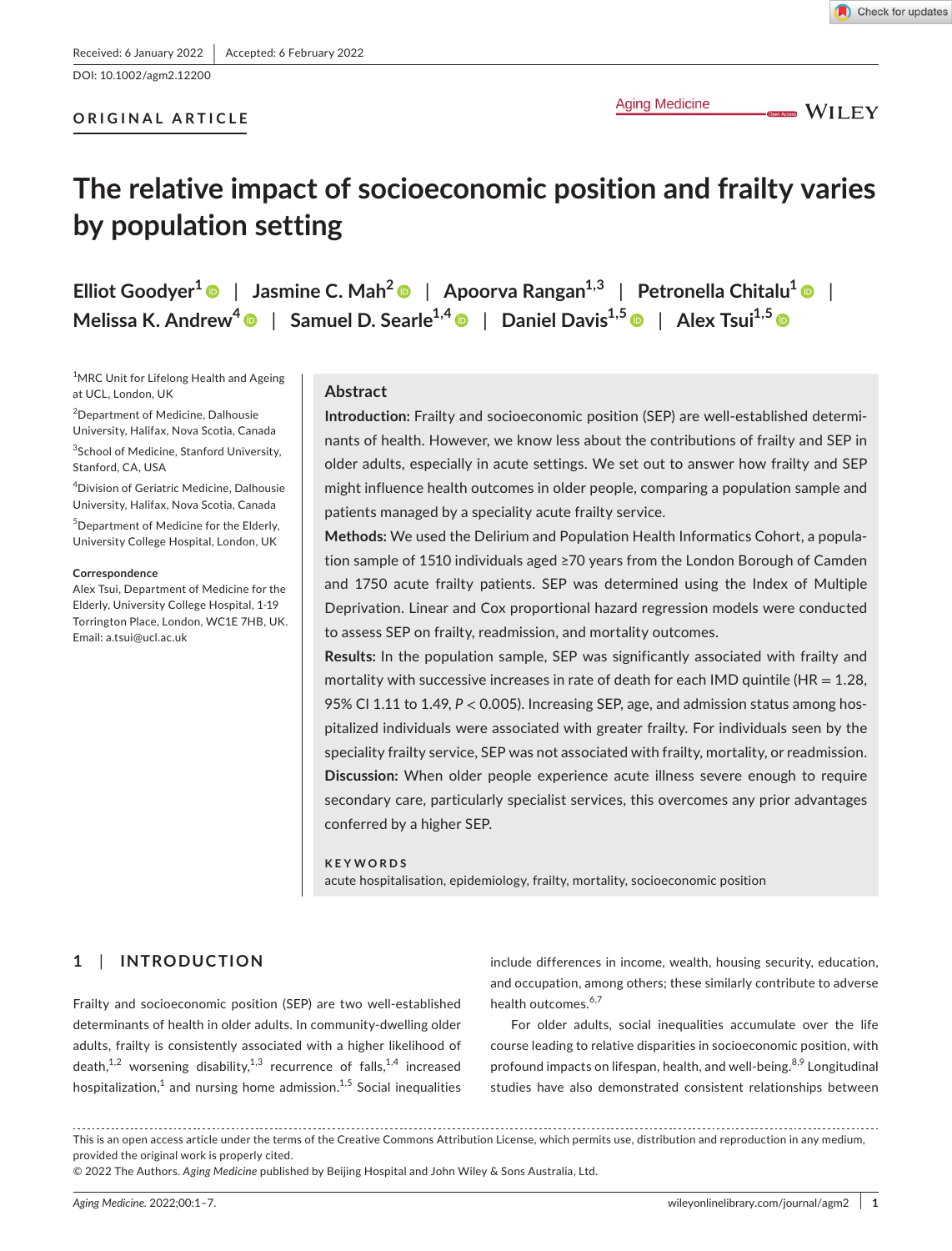socioeconomic position and frailty.<sup>10</sup> In the Survey of Health, Ageing and Retirement in Europe, a participant with the lowest levels of education, occupation, income, and wealth was as frail as a participant 7 years older with the highest levels of these measures. $^{11}$  In older adults, lower socioeconomic position is associated with more frequent episodes of acute health problems leading to deterioration and instability in baseline frailty and increased mortality.<sup>12</sup> However, the extent to which these relationships hold true across different settings within health and social care systems is less clear. For example, how much does SEP continue to affect clinical outcomes once an older person is admitted to hospital? Quantifying these effects might have implications for assessing older people with acute illness at the individual level, as well as the service design at the population level.

To address the question of how frailty and SEP might influence outcomes in older people, we used overlapping prospective clinical and population data. We hypothesized that lower socioeconomic position might be associated with more frailty and mortality. We addressed these by focusing on four specific questions (Figure 1): What is the relationship between SEP and frailty in: 1. a population sample? 2. those acutely admitted to hospital? 3. those seen by a specialist frailty service? 4. What is the relationship between SEP and mortality in a population, compared with a specialist frailty service? While there are different priorities for different settings public health approach for addressing health inequality, and a direct clinical one in the acute context—our aim in these analyses was to describe the points at which these two factors transition within a defined geographic health service.



**FIGURE 1** Schema showing inter-relationship of datasets. Questions: What is the relationship between SEP and frailty in: 1. a population sample? 2. those acutely admitted to hospital? 3. those seen by a specialist frailty service? 4. What is the relationship between SEP and mortality in a population, compared with specialist frailty service?

## **2**  | **METHODS**

## **2.1**  | **Data sources**

#### **Population sample**

DELPHIC is an ongoing population-representative study, following individuals aged ≥70 years from the London Borough of Camden. Its primary purpose is to undertake longitudinal assessments across community and acute hospital settings, focusing on measures often unreliably coded in electronic health records (e.g. cognition, physical function, frailty). University College Hospital, London, UK, is one of two acute hospitals in Camden (see below). Full details of the study have previously been reported.<sup>13,14</sup> In brief, the sample was mainly enrolled from primary care lists and is representative of the borough in terms of age distribution and income deprivation indices. We assessed participants through telephone interviews and on each hospital admission. In addition, researchers had access to all health and social care data to corroborate clinical information. The data presented here are an analysis of the first 1510 participants recruited between 2017 and 2019.

*Acute frailty service (specialist hospitalized sample)*: We obtained data on unscheduled admissions to a single tertiary hospital (University College Hospital) between April 2015 and January 2017, before the establishment of DELPHIC. Here, an acute frailty service proactively managed all older frail patients identified through screening referrals to general internal medicine.<sup>15</sup> During the first 24 h of each consecutive admission, a specialist geriatrician assessed for dementia, delirium, falls (history), and frailty. We collected demographic data for each participant (age, sex, ethnicity, postcode). We excluded patients who lived in any form of long-term care (assisted/ nursing level care) because neighborhood indices of deprivation are less reliable in this context.

## **2.2**  | **Outcome measures**

The outcomes of interest were current frailty (*Questions 1*, *2,* and *3*), and subsequent readmission and mortality (*Question 4*). In the population sample, we derived a 35-item Frailty Index representing the proportion of accumulated health deficits (0 to 1) in the population sample. Items used included: self-rated health, comorbidities, sensory difficulties (including vision and hearing), incontinence, falls, mobility, personal and instrumental activities of daily living, polypharmacy, cognitive function, and quality of life. The Frailty Index was calculated using standard procedures.<sup>16</sup> In the acute frailty service cohort, frailty was measured using the Clinical Frailty Scale (CFS), referring to a period of health 2 weeks before acute presentation. The CFS is a 9-point score where 1 represents robust and active people and 9 are those approaching the end of life.

For *Question 4*, we considered any hospitalization (population sample) or readmissions (acute frailty service). We determined mortality through notifications to the NHS Spine, a statutory register of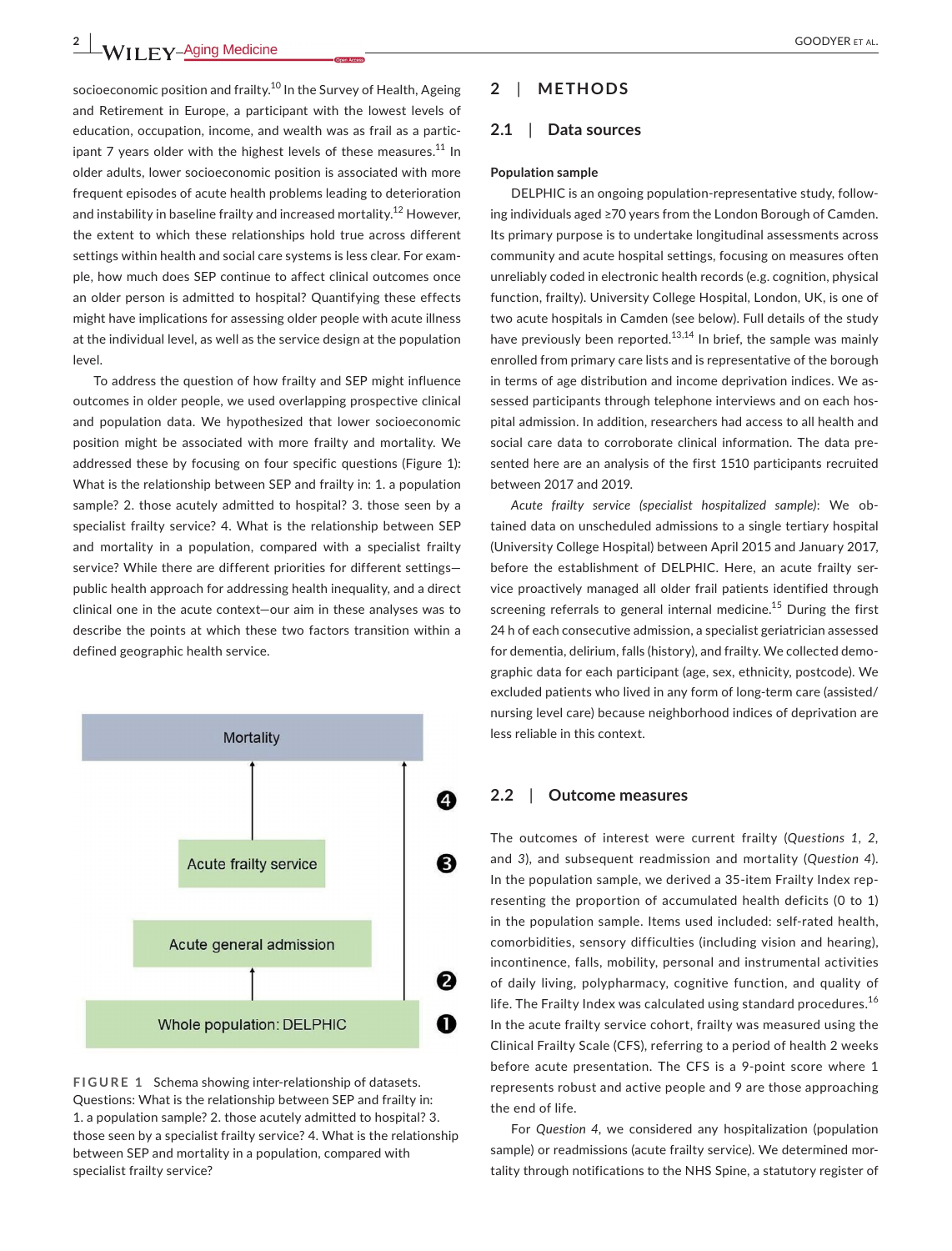all deaths in England. We considered all-cause mortality from the date of admission to hospital to December 2018 (44 months).

## **2.3**  | **Exposures**

For each patient postcode (population sample and acute frailty service), we determined the Index of Multiple Deprivation (IMD) using the 2019 English Indices of Deprivation. IMD is an ecological measure of overall deprivation calculated for each Lower-layer Super Output Area in England. Lower-layer Super Output Areas represent neighborhoods with population sizes between 1200 and 3000. IMD is derived from 37 separate indicators organized across seven sub-domains: income, employment, health, crime, education, barriers to housing and services, and living environment. We used the IMD decile rank for individuals' Lower-layer Super Output Area, where lower ranks have higher levels of deprivation. A history of falls in the previous year, delirium on presentation to hospital, and dementia were operationalized as binary values (yes/no).

In the population sample (DELPHIC), we used educational attainment and occupational class as measures of individual SEP. Educational attainment was defined as having completed primary, secondary, or tertiary education (three categories). Occupational class was derived from the Office for National Statistics' UK Occupational Skill Classification. Level 1 and 2 include skills from compulsory education and post-compulsory education. Level 3 and 4 refer to skills from additional work-related training (normally

without a bachelor's degree) and professional skills with a degree or equivalent.

## **2.4**  | **Statistical analysis**

## 2.4.1 | Socioeconomic position and frailty

*Question 1* and *2*: The frailty index was the primary outcome, with educational attainment (three levels), occupational class (four levels), IMD or income deprivation affecting older people index (centile rank), and hospitalization status (yes/no) estimated in linear regression models adjusted for age and sex.

*Question 3*: We used linear regression to estimate the relationship between CFS score (as a continuous measure) and IMD decile, adjusted by age (in years), sex, and presence of dementia.

## 2.4.2 | Socioeconomic position, mortality and readmission

*Question 4*: We performed Cox proportional hazards regression to quantify the association between IMD decile and survival and readmission, adjusting for the same covariates (age, sex, and dementia) in addition to the presence of delirium and a history of falls within the last 12 months. We tested for interactions between SEP and admission status to assess if the relationship between SEP morality was different in those hospitalized.

**TABLE 1** Descriptive characteristics of the population cohort (DELPHIC), showing increased gradient in deprivation across tertiles of frailty

|                                                   | Least frail <sup>a</sup> |                | Medium frail <sup>a</sup> |                | Most frail <sup>a</sup> |                |                  |
|---------------------------------------------------|--------------------------|----------------|---------------------------|----------------|-------------------------|----------------|------------------|
|                                                   | $\mathsf{N}$             | Mean (SD) or % | $\mathsf{N}$              | Mean (SD) or % | $\mathsf{N}$            | Mean (SD) or % | $\boldsymbol{p}$ |
| Age                                               | 612                      | 75 (4.8)       | 459                       | 78 (5.5)       | 437                     | 82 (6.4)       | < 0.01           |
| Sex                                               | 364                      | 61             | 251                       | 56             | 220                     | 53             | 0.04             |
| Admission status                                  | 35                       | 6              | 48                        | 10             | 125                     | 14             | < 0.01           |
| Educational attainment                            |                          |                |                           |                |                         |                | < 0.01           |
| Primary                                           | 27                       | 4              | 50                        | 11             | 136                     | 32             |                  |
| Secondary                                         | 60                       | 10             | 56                        | 12             | 71                      | 17             |                  |
| Tertiary                                          | 521                      | 86             | 351                       | 77             | 220                     | 52             |                  |
| Occupational class <sup>b</sup>                   |                          |                |                           |                |                         |                | < 0.01           |
| Level 1                                           | 13                       | 2              | 15                        | 3              | 53                      | 12             |                  |
| Level 2                                           | 65                       | 11             | 73                        | 16             | 99                      | 23             |                  |
| Level 3                                           | 91                       | 15             | 66                        | 14             | 89                      | 21             |                  |
| Level 4                                           | 437                      | 72             | 304                       | 66             | 192                     | 44             |                  |
| Index of multiple deprivation                     | 595                      | 15.5(8.3)      | 444                       | 16.0(9.0)      | 415                     | 19.0(9.9)      | < 0.01           |
| Income deprivation <sup>c</sup> (older<br>adults) | 595                      | 0.18(0.1)      | 444                       | 0.19(0.1)      | 415                     | 0.23(0.2)      | 0.04             |

<sup>a</sup>Frailty categories determined by tertiles of Frailty Index score.

**bOffice for National Statistics occupational skills classification.** 

<sup>c</sup>Income deprivation affecting older adults index.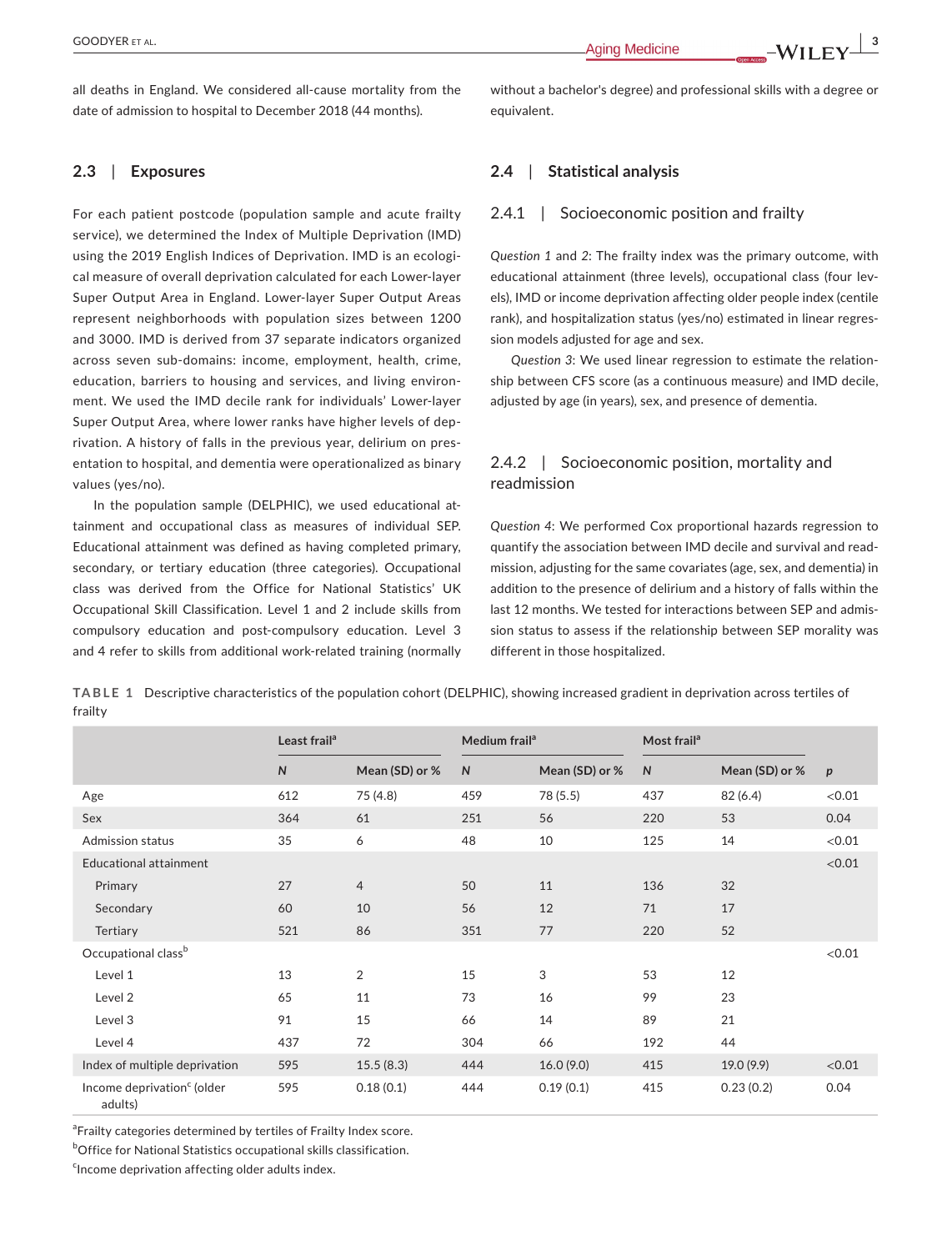Age





 $H<sup>2</sup>$ 



All analyses were undertaken using Stata (version 16.1 and Python 3.7.6).

# **3**  | **RESULTS**

## **3.1**  | **Population sample**

The average age was 78 (SD 16.7) years and 57% were women. Frailer participants were older and more likely to have been admitted to hospital at least once. Educational attainment was high in this cohort, with 1092 (72%) having at least a bachelor's degree. This group showed the lowest levels of frailty (lowest education *n* = 521, highest education *n* = 220, *P* < 0.01). Occupational class followed a similar distribution (Table 1).

*Question 1*: Neighborhood deprivation was associated with frailty, on both measures of disadvantage: index of multiple deprivation (IMD) (mean score 15.5 in frailest tertile, 19.0 in the least frail tertile, *P* < 0.01) and income deprivation of older adults (IDO) (mean score 0.18 in frailest tertile, 0.23 in the least frail tertile,  $P = 0.04$ ) (Table 1).

*Question 2*: In multivariable models, age  $(β = 0.04; 95% C1 0.04)$ to 0.05), admission status ( $β = 0.08$ ; 95% CI 0.06 to 0.09) and IDO  $(\beta = 0.08; 95\% \text{ Cl } 0.03 \text{ to } 0.13)$  were associated with frailty (Figure 2, Supplementary Table S1). The inverse association between educational attainment and frailty persisted, but this was not the case for occupational class (Figure 1). We did not demonstrate any interaction between IDO and admission status (*P* > 0.05); the degree of the relationship was the same regardless of all-cause hospitalization (Figure 3).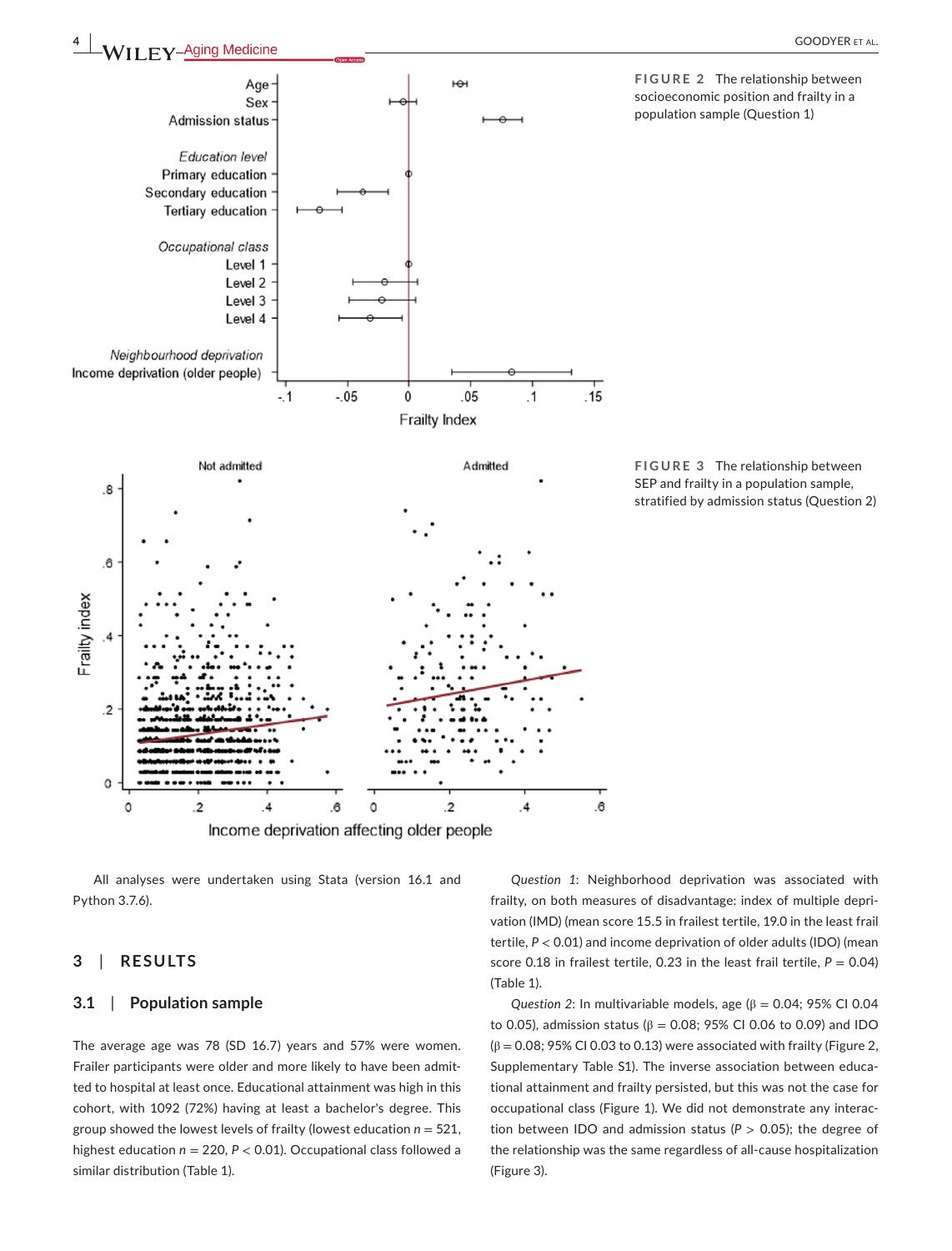**TABLE 2** Study population stratified by quintiles of Index of Multiple Deprivation

|                            |           |                | Index of Multiple Deprivation by Quintile |                 |                 |                 |                 |        |  |
|----------------------------|-----------|----------------|-------------------------------------------|-----------------|-----------------|-----------------|-----------------|--------|--|
|                            | Overall   | <b>Missing</b> | 1 <sup>st</sup>                           | 2 <sup>nd</sup> | 3 <sup>rd</sup> | 4 <sup>th</sup> | 5 <sup>th</sup> | P      |  |
| N(%)                       | 2259      |                | 583 (26)                                  | 845 (37)        | 507 (22)        | 205(9)          | $89 (< 1\%)$    | < 0.01 |  |
| Age $(\%)$                 | 85.0(7)   | 0              | 83.7(7)                                   | 85.2(7)         | 86.0(7)         | 84.8(6)         | 85.7(6)         | < 0.01 |  |
| Sex (%)                    | 1276 (57) | 0              | 333 (57)                                  | 468 (55)        | 297 (59)        | 110 (54)        | 55 (62)         | 0.55   |  |
| Dementia (%)               | 1081 (48) | 3              | 331(57)                                   | 390 (46)        | 211(42)         | 101(49)         | 35(39)          | < 0.01 |  |
| Delirium (%)               | 713 (32)  | 0              | 207 (36)                                  | 251 (30)        | 156 (31)        | 68 (33)         | 22(25)          | 0.01   |  |
| Falls (%)                  | 1016 (45) | 2              | 251(43)                                   | 394 (47)        | 226(45)         | 89 (43)         | 40(45)          | 0.73   |  |
| Clinical Frailty Score (%) | 5.8(1)    | 3              | 5.9(1)                                    | 5.8(1)          | 5.8(1)          | 5.7(1)          | 5.9(1)          | 0.34   |  |
| $Died (\%)$                | 773 (34)  | 0              | 203(35)                                   | 279 (33)        | 167(33)         | 79 (38)         | 34(38)          | 0.50   |  |
| Readmission (%)            | 684 (33)  | 170            | 194 (36)                                  | 259 (33)        | 150 (32)        | 51 (28)         | 25(31)          | 0.29   |  |

## **3.2**  | **Acute frailty service**

Among 2259 admissions in 1750 individuals, mean age was 85 (SD 6.8) years and 57% were women (Table 2). The lowest two IMD quintiles accounted for 63% of admissions; <1% were in the most advantaged quintile.

*Question 3*: In a multivariable model, age was associated with CFS score (β = 0.02; 95% CI 0.01 to 0.03, *P* < 0.01), as was dementia (β = 0.66; 95% CI 0.58 to 0.75, *P* < 0.01), but not sex (β = 0.07; 95% CI −0.03 to 0.17, *P* = 0.15). IMD decile was not associated with frailty (β = −0.01; 95% CI −0.03 to 0.02) (Figures 3 and 4).

*Question 4*: In the population cohort, SEP was associated with mortality, with successive increases in rate of death for each IMD quintile (HR = 1.28, 95% CI 1.11 to 1.49, *P* < 0.005), even after adjustment for age, sex, frailty, delirium, and falls history (Table 3). However, in the Acute Frailty Service cohort, IMD decile was neither associated with mortality (HR =  $1.00$ , 95% CI 0.96 to  $1.03$  P = 0.82) nor readmission (HR = 0.95, 95% CI 0.90 to 1.00, *P* = 0.06) in multivariable analysis. Age, sex, and CFS were associated factors for mortality, with similar patterns observed for risk of readmission (Table 3) (Figure 5).

## **4**  | **DISCUSSION**

We showed different relationships between SEP and frailty in overlapping population and specialist clinical samples. In a population cohort, there were clear associations between SEP and frailty. Frailty scores were higher in those hospitalized, but the gradient of the SEP– frailty relationship was consistent. Though patients with high SEP were much less likely to present to the Acute Frailty Service, those subsequently being managed by this service did not vary by degree of SEP. Taken together, our findings suggest that by the time patients were selected into a specialist service, SEP was no longer a driving part of ill health, and frailty-specific factors may predominate.

Our data should be treated with caution. Although we had individual-level measures of SEP in the population cohort, IMD was the main SEP measure. As an ecological variable, neighborhood

factors may not directly represent an individual's SEP. It is also possible that the Lower-layer Super Output Areas used to define IMD are more heterogeneous in London due to the density and variability of different housing types in close proximity. Our findings are based on a single site. In keeping with other observational data, the associations demonstrated may be subject to residual confounding. Where we did account for confounders, they varied in their availability and operationalization. The samples differed in clinical characteristics by virtue of their setting. Despite this, we have had the advantage of complementary datasets, where a specialist referral service was nested within a population-representative sample, with reliable ascertainment of frailty and mortality outcomes.

The broader findings are consistent with previous studies showing a clear relationship between SEP and frailty, with comparable effect sizes to other community studies.<sup>17</sup> However, our results from the specialist frailty cohort have not previously been shown.



**FIGURE 4** The relationship between socioeconomic position and frailty presenting to an acute frailty service (Question 3)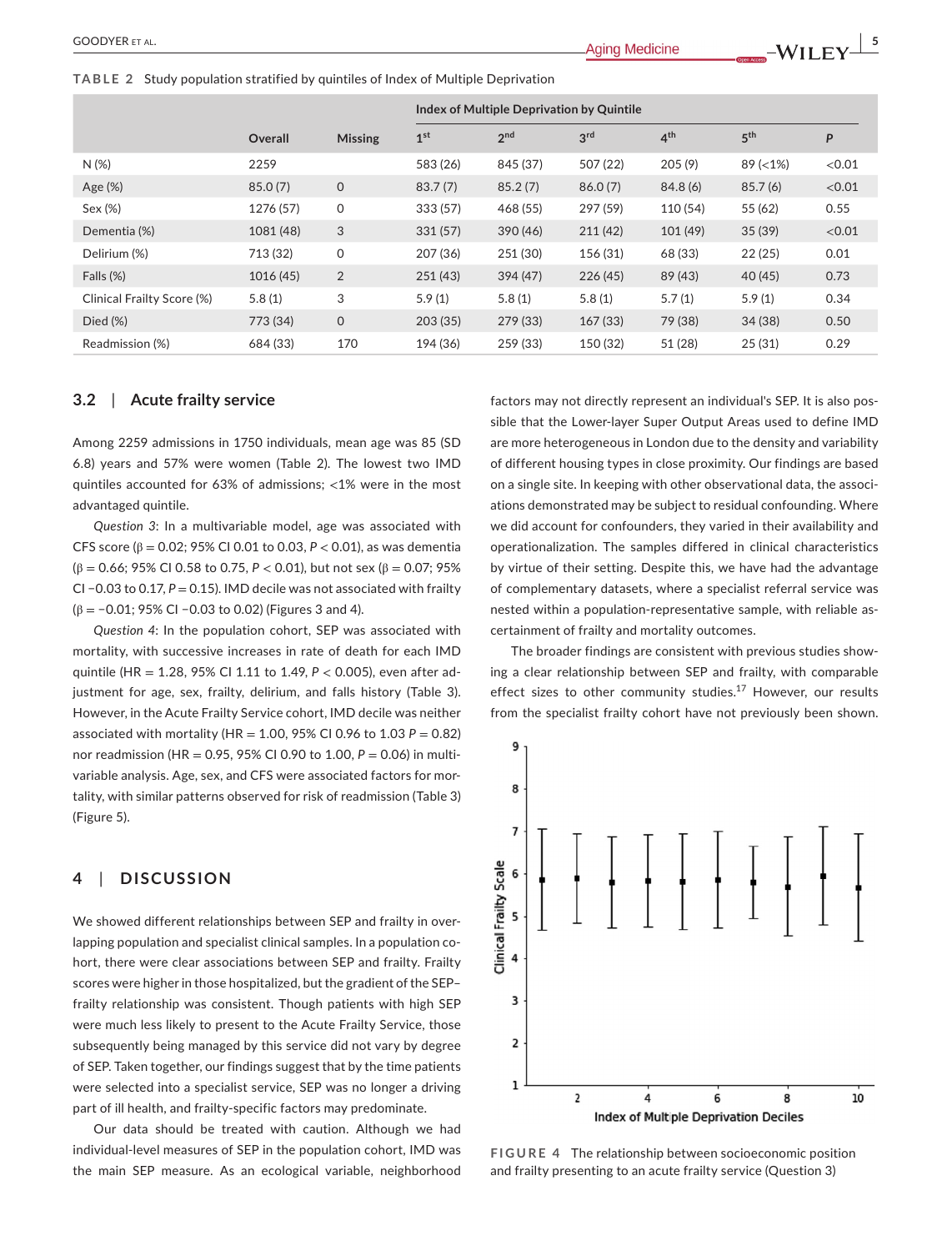**TABLE 3** Population and specialist samples showing relationship between mortality and readmission

|                                  | <b>Population sample</b><br><b>Mortality</b> |              |                              | Specialist sample |                  |         |                    |                  |                          |  |
|----------------------------------|----------------------------------------------|--------------|------------------------------|-------------------|------------------|---------|--------------------|------------------|--------------------------|--|
|                                  |                                              |              |                              | <b>Mortality</b>  |                  |         | <b>Readmission</b> |                  |                          |  |
|                                  | <b>HR</b>                                    | 95% CI       | P                            | <b>HR</b>         | 95% CI           | P       | <b>HR</b>          | 95% CI           | P                        |  |
| Age (per year)                   | 1.07                                         | 1.04 to 1.11 | <0.005                       | 1.04              | 1.03 to 1.05     | < 0.005 | 1.03               | 1.01 to 1.04     | < 0.01                   |  |
| Sex                              | 0.61                                         | 0.41 to 0.91 | 0.01                         | 0.68              | $0.59$ to $0.78$ | < 0.005 | 0.87               | 0.71 to 1.07     | 0.15                     |  |
| Frailty Index <sup>a</sup>       | 1.56                                         | 1.38 to 1.76 | < 0.005                      | ٠                 | ٠                | ٠       | ٠                  | ٠                | $\overline{\phantom{a}}$ |  |
| <b>Clinical Frailty</b><br>Scale | $\blacksquare$                               |              | $\qquad \qquad \blacksquare$ | 1.44              | 1.33 to 1.56     | < 0.005 | 1.31               | 1.20 to 1.42     | < 0.01                   |  |
| Falls (History)                  | 1.05                                         | 0.66 to 1.65 | 0.84                         | 0.84              | 0.73 to 0.97     | 0.02    | 1.00               | 0.83 to 1.20     | 0.97                     |  |
| Delirium                         | 0.84                                         | 0.48 to 1.46 | 0.53                         | 1.4               | 1.2 to 1.63      | < 0.005 | 1.01               | 0.87 to 1.18     | 0.88                     |  |
| Dementia                         | $\overline{\phantom{a}}$                     | ۰            | $\overline{\phantom{a}}$     | 0.87              | 0.74 to 1.02     | 0.08    | 0.75               | $0.62$ to $0.91$ | < 0.01                   |  |
| <b>IMD</b> Decile                | 1.28                                         | 1.11 to 1.49 | <0.005                       | $\mathbf{1}$      | 0.96 to 1.03     | 0.82    | 0.95               | 0.90 to 1.00     | 0.06                     |  |

a Represents 10% increase or 3.5 more deficits.



**FIGURE 5** The relationship between socioeconomic position and mortality (Question 4)

A scoping review investigating frailty in the acute setting demonstrated associations with mortality, increased length of stay, and institutionalization post-discharge.<sup>18</sup> Most other studies of SEP are in community-based populations $19-21$ ; socioeconomic position is rarely assessed in acutely hospitalized patients, and even less so in older adults. For example, while an association between social deprivation and in-hospital mortality has been reported in critical care, this did not extend to complications (acute kidney injury or ICU admission), length of stay or readmissions. $^{22}$  Increased social vulnerability is predictive of long-term care outcomes in hospitalized older adults, but only for the oldest-old with lower levels of frailty.<sup>23</sup>

What accounts for the lack of association between IMD and frailty in the specialist cohort? It would seem that the social determinants of health operate at each level (population, general admission) until patients are selected into a specialist frailty service. Once managed in this setting, SEP no longer appears to drive mortality or readmission. This may be specific to a publicly funded health system able to counter the socioeconomic position health gradient, and

international comparisons would be needed to confirm this. On the other hand, it is possible that the specialist cohort are so frail that any proximal effects from SEP no longer come into play. To examine this, future studies may look at conducting analysis in a group of patients where SEP is less accounted for in care plans, for example in a surgical setting.

Our study demonstrates that illness severe enough to require secondary care, particularly specialist services, overcomes prior advantages conferred by a higher SEP. Though policies that aim to reduce socioeconomic inequalities may be of benefit at the population level, acute frailty services in health systems comparable to the UK are likely to provide the same benefit to individuals across the spectrum of socioeconomic advantage.

#### **ACKNOWLEDGEMENTS**

DELPHIC is supported by the Wellcome Trust through a fellowship award to DD (WT107467). The MRC Unit for Lifelong Health and Ageing at UCL received core funding through the Medical Research